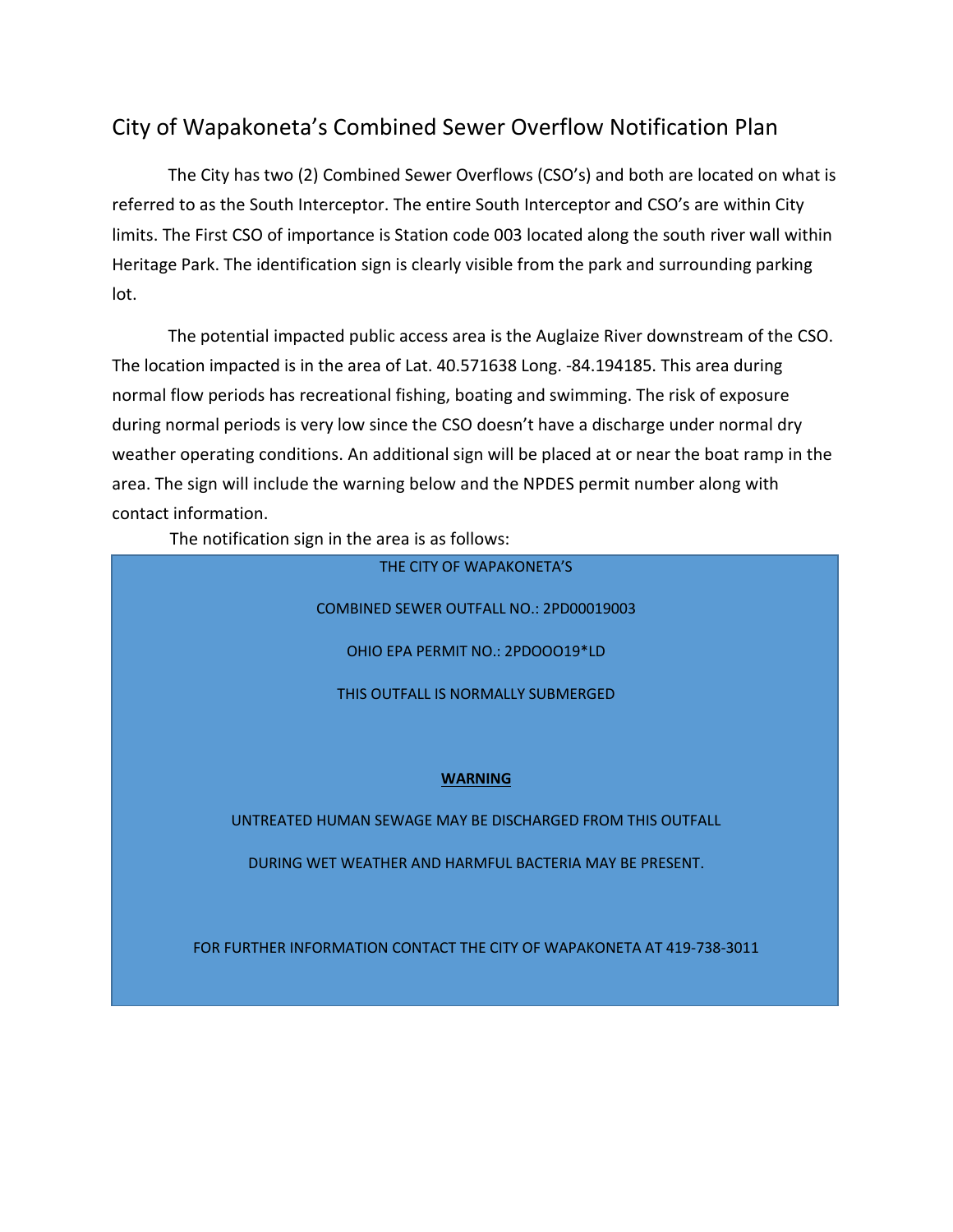The second CSO importance is station code 004 located beside the Hamilton Street Bridge on the south side of the river. The identification sign is clearly visible from the road way and side walk.

The potential impacted public access area is the Auglaize River downstream of the CSO. This area during normal flow periods has occasional fishing along its banks. The risk of exposure during normal periods is very low since the CSO doesn't have a discharge under normal dry weather operating conditions. No additional signs or notifications will be posted at this time.

The notification sign in the area is as follows:

## THE CITY OF WAPAKONETA'S COMBINED SEWER OUTFALL NO.: 2PD00019004 OHIO EPA PERMIT NO.: 2PDOOO19\*LD **WARNING**  UNTREATED HUMAN SEWAGE MAY BE DISCHARGED FROM THIS OUTFALL DURING WET WEATHER AND HARMFUL BACTERIA MAY BE PRESENT. FOR FURTHER INFORMATION CONTACT THE CITY OF WAPAKONETA AT 419-738-3011

For both locations periodic maintenance is performed on the signs to ensure they are easily able to be read and seen. Any maintenance is taken care of on an as needed basis with an inspection occurring bi-weekly.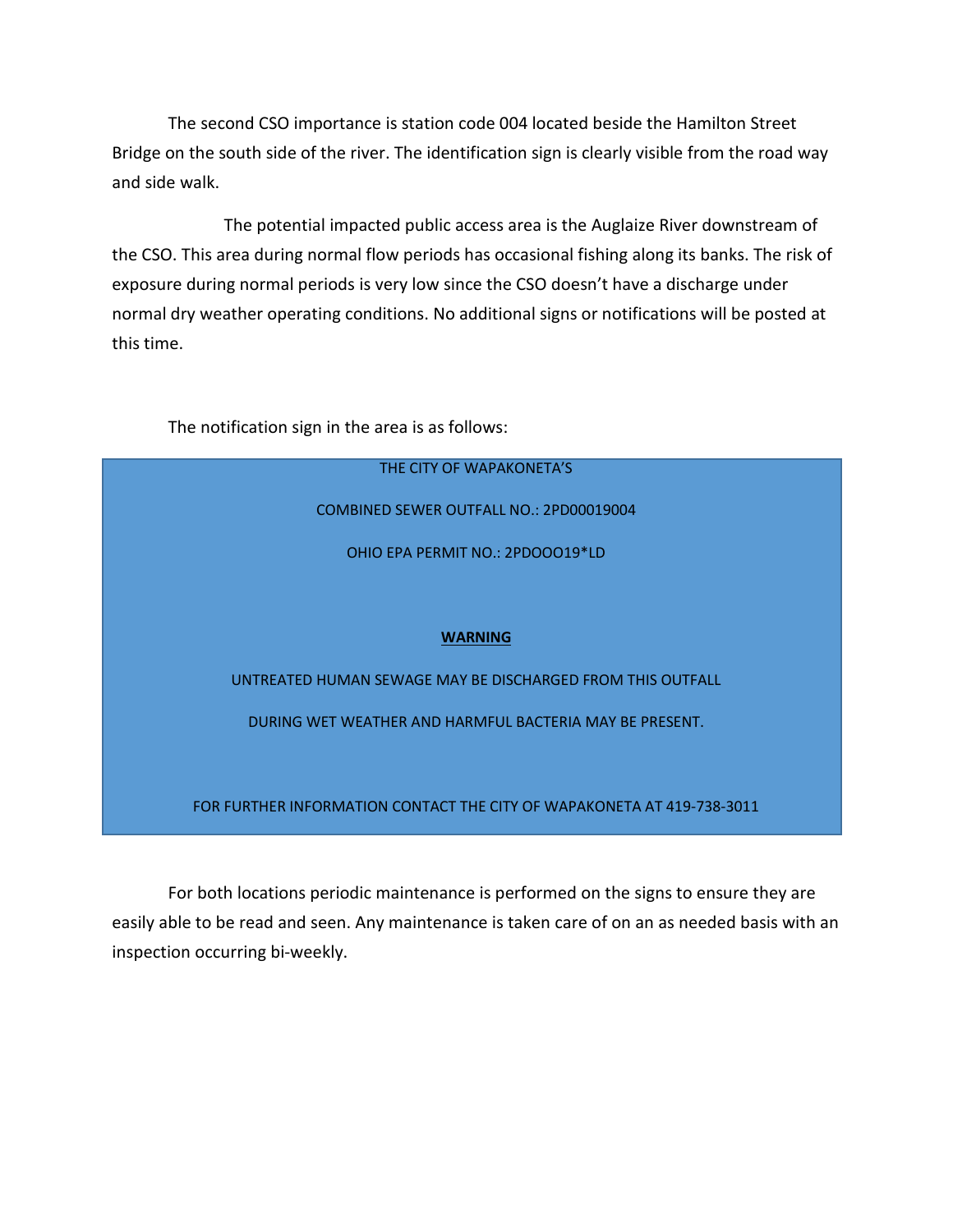Initial notification will be to Auglaize county health department at (419) 738-3410 and email to [canderson@auglaizehealth.org.](mailto:canderson@auglaizehealth.org) The Superintendent of Wastewater or other appointed City employee will provide notification and will occur within four hours of becoming aware of the CSO event. Additionally the City Parks Department under the guidance of Mr. Jack Haslett has been notified of the plan and can be reached at the City offices at (419) 738-3011.

Notification will also include the following:

- The body of water receiving the discharge.
- Which CSO is discharging and the potentially impacted public access area.
- Date and time the discharge started and stopped if the event has ended.
- Who the CSO permittee was in contact with

Initial notification will also be posted on the City's web page and other linked websites that the City is currently using.

Supplemental notification will include the following within seven (7) days after the discharge has ended.

- The measured or estimated volume of the discharge
- The approximate time the discharge ended

Once the notification plan is accepted by OEPA and is active the City will use its paper billing to include a note about the CSO notification plan. The note will direct residents to the City's web page via a link provided, where the CSO notification plan will be posted.

The Annual Notice shall be available to the public via the City's website and describe:

- The location and receiving water for each CSO discharge point, and (if applicable) any treatment provided;
- The date, location, approximate duration, measured or estimated volume and cause of each wet weather CSO discharge that occurred during the past calendar year;
- The date, location, duration, volume and cause of each dry weather CSO discharge that occurred during the past calendar year;
- A summary of available monitoring data for CSO discharges from the past calendar year;